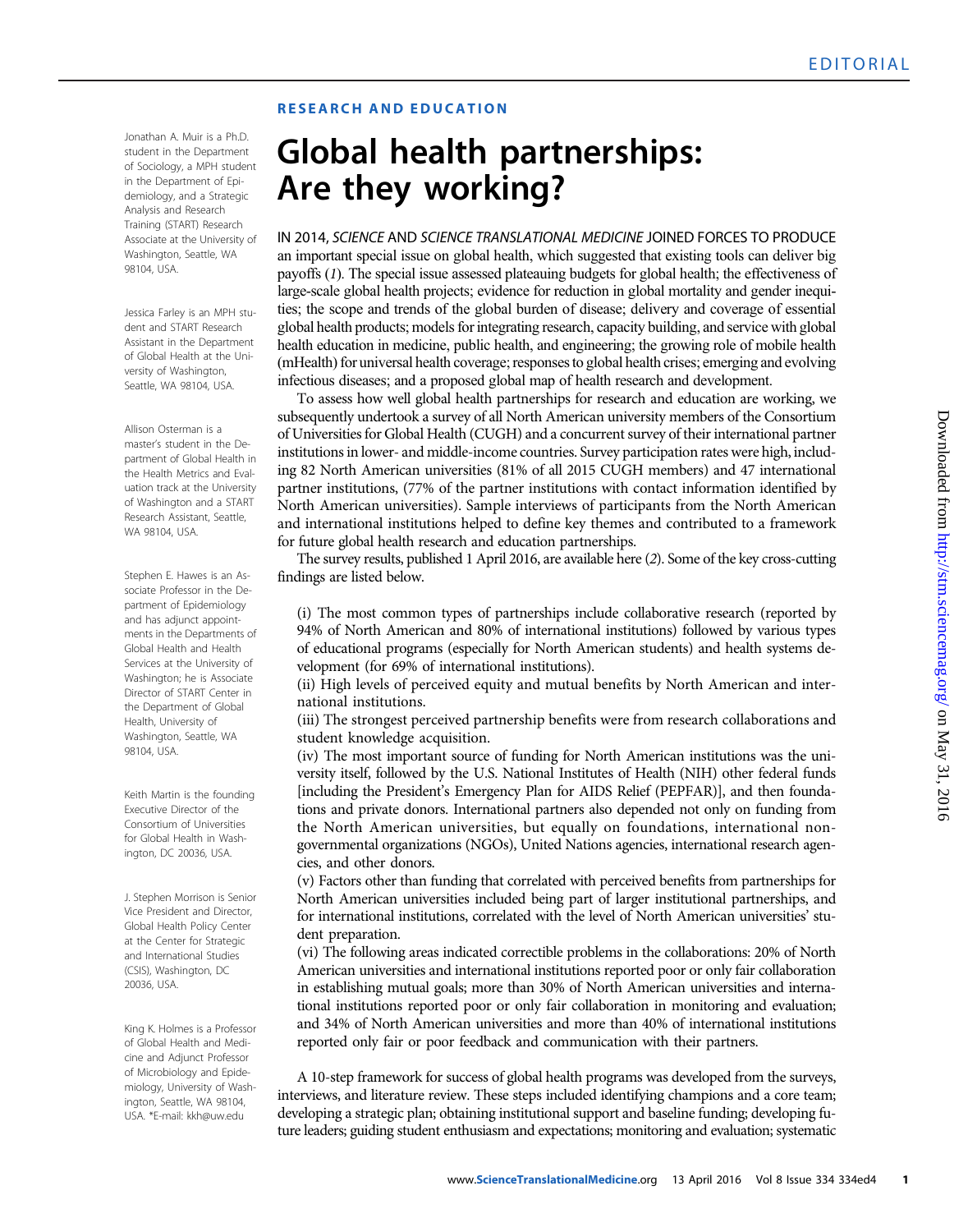## Citation:

J. A. Muir, J. Farley, A. Osterman, S. E. Hawes, K. Martin, J. S. Morrison, K. K. Holmes, Global health partnerships: Are they working? Sci. Transl. Med. 8, 334ed4 (2016).

10.1126/scitranslmed.aaf6594

communication; and building cross-university interdisciplinary networks. The survey findings document the perceived importance of several collaborative activities—in particular, investments from the North American universities, which are particularly important in the success of global health partnerships—and also identify collaborative activities in need of improvement. The most common collaborations included research as well as education and training, and the findings indicate the potential synergies between global health research and training programs. *–*Jonathan A. Muir, Jessica Farley, Allison Osterman, Stephen E. Hawes, Keith Martin,

1. B. Jasny, L. Roberts, M. Enserink, O. Smith, What works. Science 345, 1256*–*1257 (2014).

2. J. A. Muir, J. Farley, A. Osterman, S. E. Hawes, K. Martin, J. S. Morrison, K. K. Holmes, Global health programs and partnerships: Evidence of mutual benefit and equity. A Report of the CSIS Global Health Policy Center, Rowman & Littlefield, April 2016. http://csis.org/analysis/global-health-programs-and-partnerships

J. Stephen Morrison, King K. Holmes\*